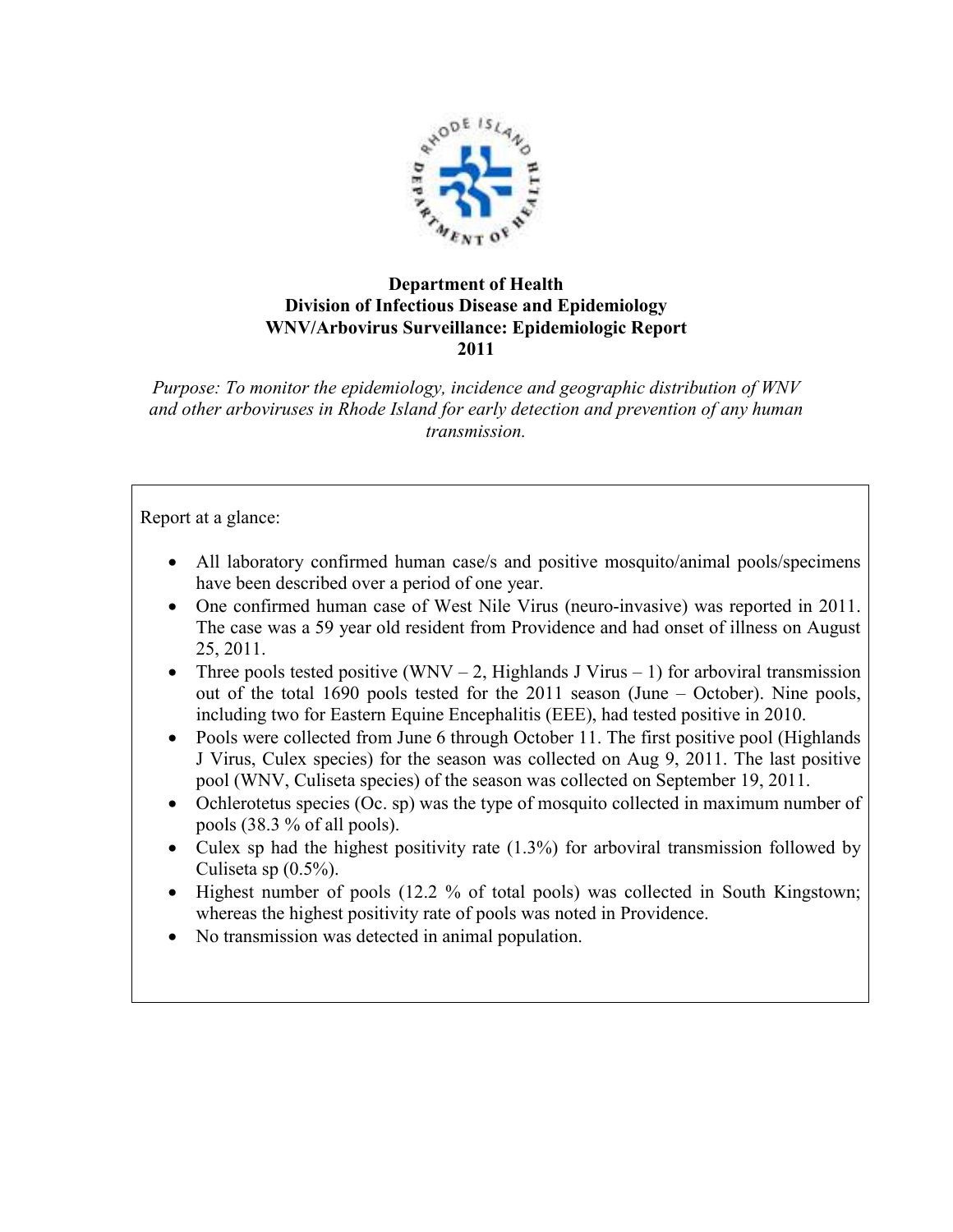## **Figures and Tables**

Figure1: Mosquito pools by type of mosquito and month

Mosquito pools were studied for type of larval collection and positivity for arbovirus transmission from June through October 2011. Out of the total 12436 larvae collected from 1690 pools during the 2011 season, highest positivity in mosquitoes was noted in the month of August. The only human case from the state this season had onset on August 25 and was a resident of Providence. Notably, one pool (Culex sp) tested positive for WNV from Providence on August 22, 2011. The graph shows significantly higher number of pools for Culex and Anopheles sp in August compared to June and July. Ochlerotetus sp, on the other hand, had highest number of pools in the month of June.



[sp – species. Ps – Psorophora; Cq – Coquillettidia; Oc - Ochlerotetus]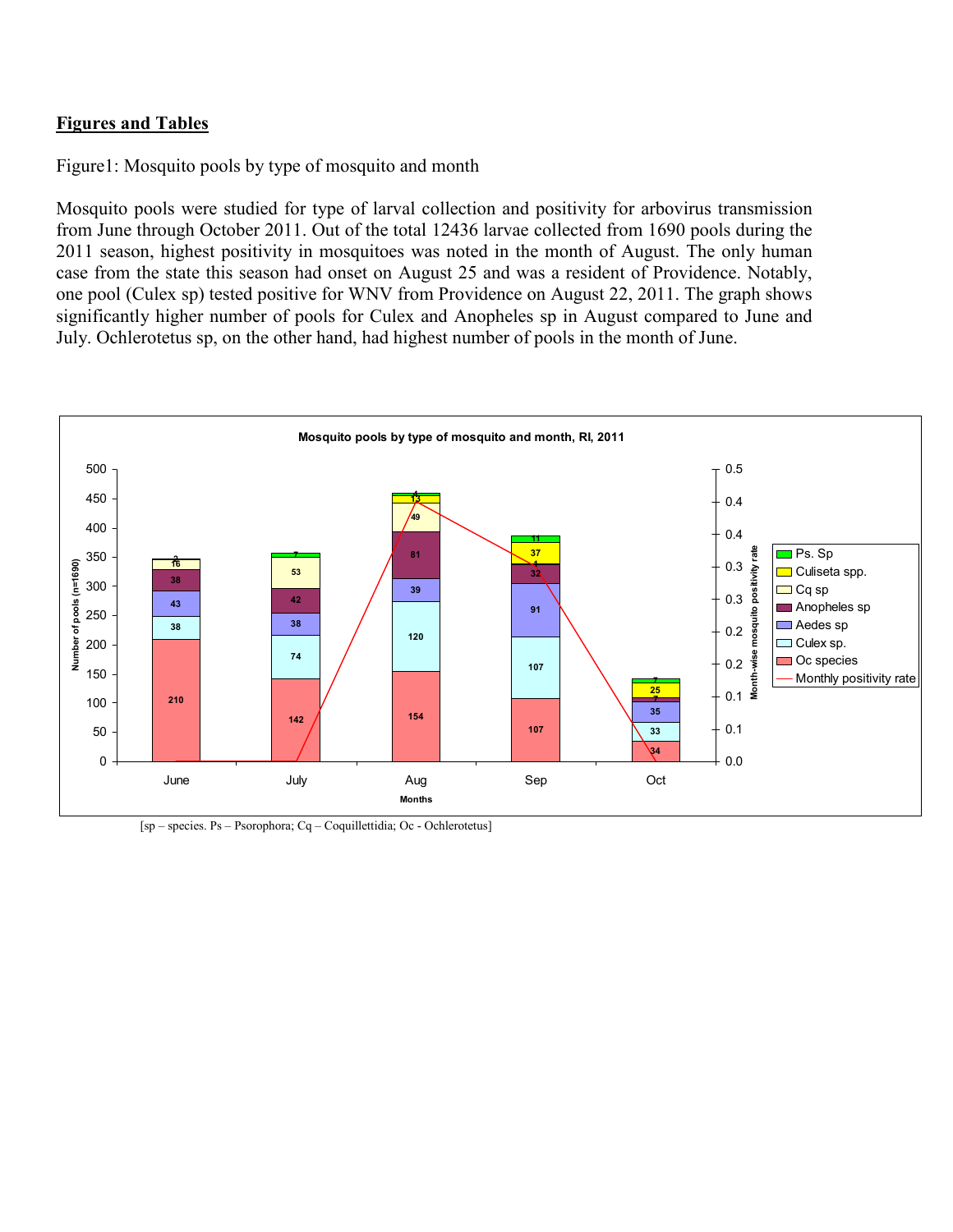Figure2: Mosquito pools by major species of mosquito and positivity rate

The highest positivity rate for arboviral transmission was noted in Culex sp with two of the 372 pools for the species testing positive in this season. One pool of Culiseta sp also tested positive for WNV. Although both the pools for Culex tested positive in August, the Culiseta pool was collected in third week of September. Species included under "other" in the graph are: Ae. cinereus, Ae. excruciens, Ae thibaulti, Ae. triseriatus, An. barberi, An crucians, An. quadrimaculatus, An. walkeri, Oc. abserratus, Oc. aurifer, Oc. cantator, Oc. cinereus, Oc. communis, Oc. dorsalis, Oc. excrucians, Oc. punctor, Oc. solliticans, Oc. sticticus, Oc. stimulans, Oc. thibaulti, Oc. trivittatus, Or. Signifera, Ps. ferox.



[spp/sp. – species; Ae – Aedes; Cq – Coquillettidia; Oc – Ochlerotetus; An - Anopheles ]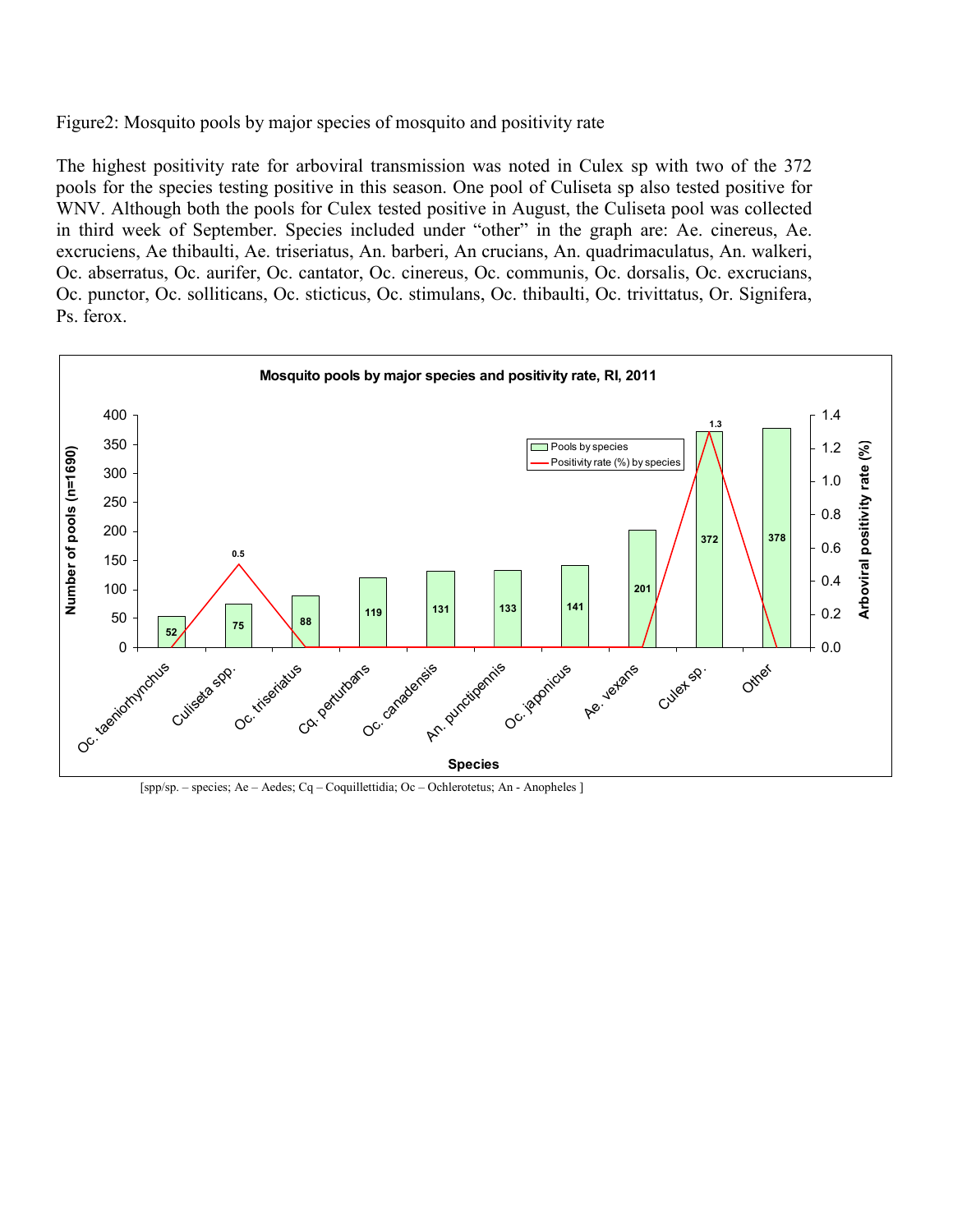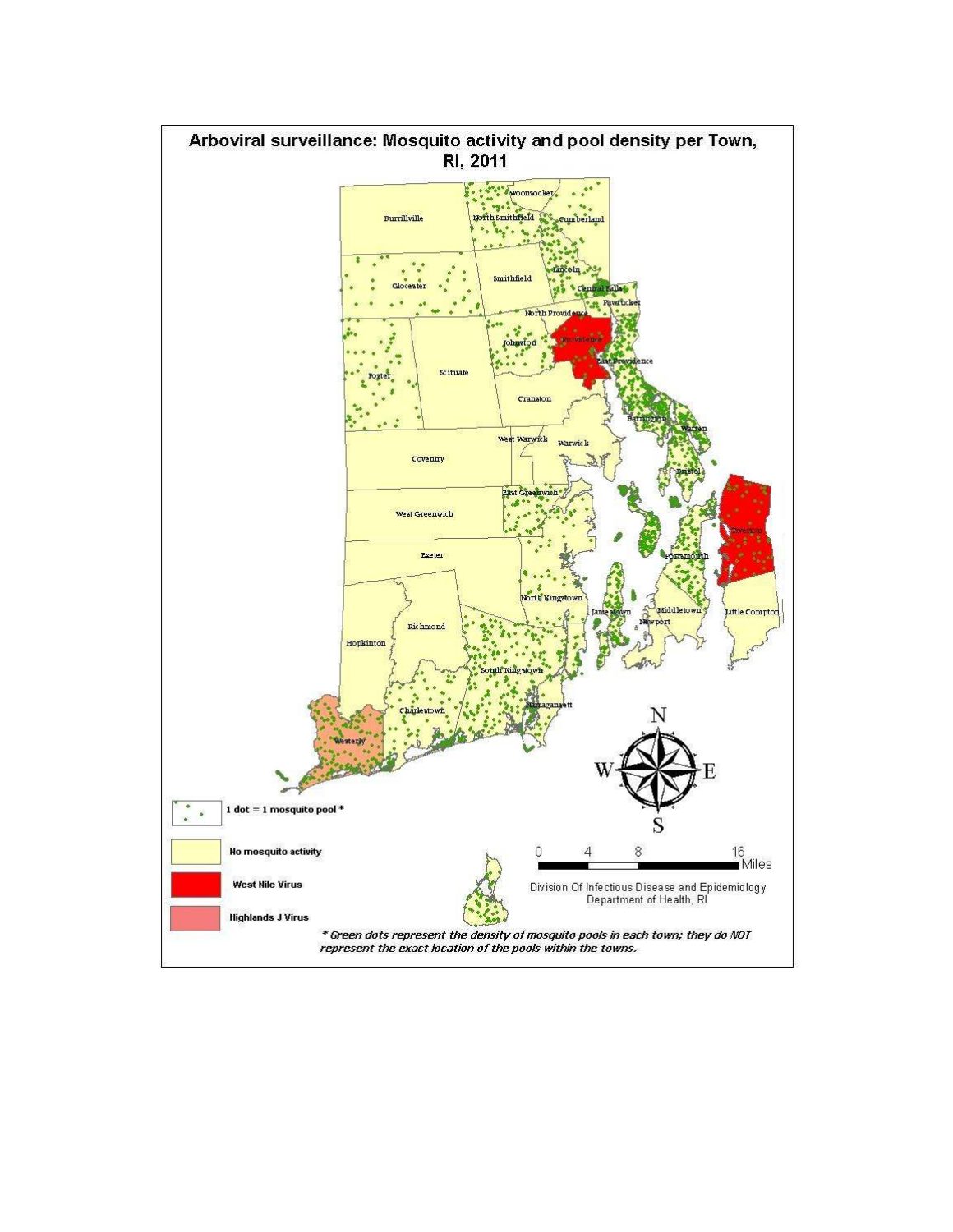